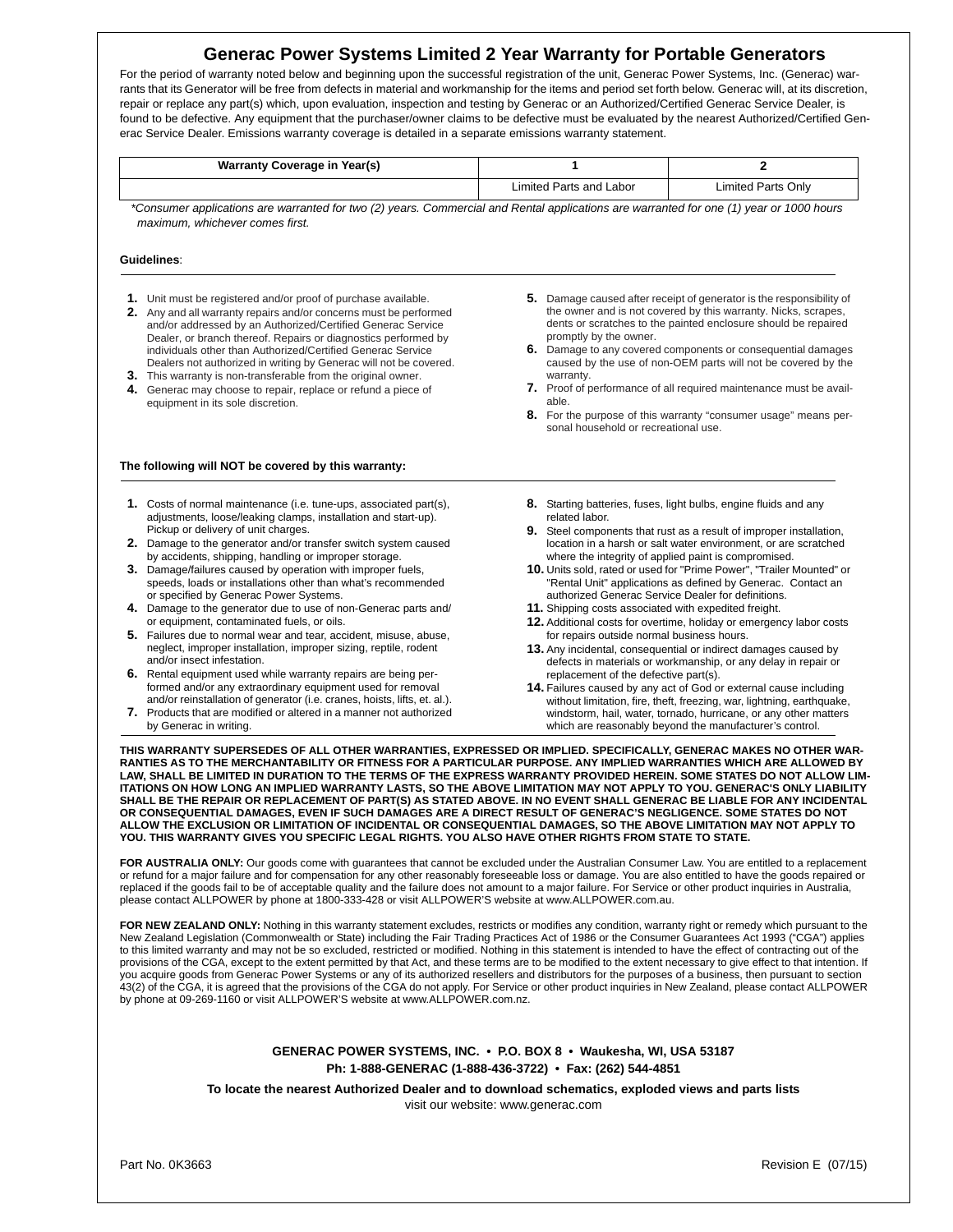# **Garantía limitada de 2 años de Generac Power Systems para los generadores portátiles**

Durante el período de garantía indicado abajo desde la fecha del registro exitoso de la unidad, Generac Power Systems, Inc. (Generac) garantiza que su generador estará libre de defectos de material y mano de obra para los ítems y el período indicados a continuación. Generac, a su discreción, reparará o sustituirá cualquier pieza o piezas que, por medio de la evaluación, inspección y prueba efectuada por Generac o un concesionario de servicio autorizado/ certificado de Generac, se determine que es o son defectuosa(s). Todo equipo que el comprador o propietario reclame como defectuoso debe ser evaluado por el concesionario de servicio autorizado/certificado de Generac más cercano. La cobertura de la garantía de emisiones se detalla por separado en una declaración de garantía de emisiones.

| Cobertura de la garantía en el o los año(s) |                                      |                            |
|---------------------------------------------|--------------------------------------|----------------------------|
|                                             | Limitada sobre piezas y mano de obra | Limitada solo sobre piezas |
| .                                           | $\sim$ $\sim$ $\sim$                 |                            |

*\*Las aplicaciones para consumidores están garantizadas durante dos (2) años. Las aplicaciones comerciales y para arrendamiento están garantizadas durante un (1) año o 1000 horas como máximo, lo que suceda primero.*

#### **Directrices**:

- **1.** La unidad debe estar registrada y/o tener prueba de compra disponible.
- **2.** Cualquiera y todas las reparaciones y/o preocupaciones por garantía deben ser efectuadas y/o dirigidas por un concesionario de servicio autorizado o certificado de Generac, o una sucursal de este. Las reparaciones o los diagnósticos efectuados por personas diferentes de los concesionarios de servicio autorizados o certificados de Generac, no autorizados por escrito por Generac, no serán cubiertos.
- **3.** Esta garantía es no transferible por el comprador original.
- **4.** Generac puede elegir reparar, sustituir o reembolsar una pieza del equipo a su exclusiva discreción.

#### **Lo siguiente NO será cubierto por esta garantía:**

- **1.** Los costes del mantenimiento normal (es decir: afinaciones, pieza[s] relacionada[s], ajustes, abrazaderas sueltas o con fugas, instalación y puesta en marcha). Cargos de recogida o entrega de la unidad.
- **2.** Los daños del sistema de generador y/o interruptor de transferencia causados por accidentes, envío, manipulación, o almacenamiento incorrecto.
- **3.** Los daños/fallos causados por la operación con combustibles, velocidades, cargas, o instalaciones incorrectas diferentes de las recomendadas o especificadas por Generac Power Systems.
- **4.** Los daños al generador debido al uso de piezas y/o equipos que no sean de Generac y combustibles o aceites contaminados.
- **5.** Fallos debidos a: desgaste y daño normal, accidente, uso indebido, abuso, negligencia, instalación incorrecta, dimensionamiento incorrecto, reptiles, plagas de roedores y/o insectos.
- **6.** Equipos arrendados usados mientras se llevan a cabo reparaciones de garantía y/o todos los equipos extraordinarios usados para retirar y/o reinstalar el generador, (esto es: grúas, malacates, elevadores, etc.).
- **7.** Los productos que se modifiquen o alteren en forma no autorizada por Generac por escrito.
- **5.** El daño causado después de la recepción del generador es responsabilidad del comprador y no está cubierto por esta garantía. Las muescas, raspaduras, abolladuras o rayaduras de gabinete pintado deben ser reparadas sin demora por el propietario.
- **6.** Los daños a cualquier componente cubierto o los daños emergentes causados por el uso de una pieza que no sea OEM no estarán cubiertos por la garantía.
- **7.** Debe haber disponible prueba de la ejecución de todo el mantenimiento requerido.
- **8.** A los fines de esta garantía "uso de consumidores" significa uso personal en el hogar o recreativo por parte del comprador original.
- **8.** Las baterías de arranque, fusibles, bombillas de luz, fluidos para el motor y mano de obra relacionada.
- **9.** Los componentes de acero que se corroen debido a instalación incorrecta, ubicación en un entorno agresivo o con agua salada, o se rayen donde esté comprometida la integridad de la pintura aplicada.
- **10.** Las unidades vendidas, calificadas para, o usadas en aplicaciones de "Alimentación eléctrica principal", "Montada en remolque" o "Unidad en alquiler" como las define Generac. Comuníquese con un concesionario autorizado de Generac para obtener las definiciones.
- **11.** Los costes de envío asociados con flete urgente.
- **12.** Los costes adicionales por horas extra y feriados o los costes de mano de obra de emergencia por reparaciones fuera del horario de trabajo normal.
- **13.** Todos los daños accesorios, emergentes o indirectos causados por defectos en los materiales o mano de obra o toda demora en la reparación o sustitución de la(s) pieza(s) defectuosa(s).
- **14.** Los fallos causados por cualquier acto de fuerza mayor o causa externa, que incluyen, sin limitaciones, incendio, robo, congelamiento, guerra, rayos, terremoto, tormenta de viento, granizo, agua, tornado, huracán, o cualesquiera otros asuntos que estén fuera del control razonable del fabricante.

**ESTA GARANTÍA SUSTITUYE CUALQUIER OTRA GARANTÍA, EXPRESA O IMPLÍCITA. ESPECÍFICAMENTE, GENERAC NO EXTIENDE NINGUNA OTRA GARANTÍA ACERCA DE LA COMERCIALIZACIÓN O APTITUD PARA UN PROPÓSITO EN PARTICULAR. LA DURACIÓN DE TODAS LAS GARANTÍAS IMPLÍCITAS PERMITIDAS POR LA LEY ESTARÁ LIMITADA A LAS CONDICIONES DE LA GARANTÍA EXPRESA ESTIPULADA EN LA PRESENTE. ALGUNOS ESTADOS NO PERMITEN LIMITACIONES DE LA DURACIÓN DE UNA GARANTÍA IMPLÍCITA; POR LO TANTO, LA LIMITACIÓN PRECEDENTE PUEDE NO APLICARSE A USTED. LA ÚNICA RESPONSABILIDAD DE GENERAC SERÁ REPARAR O SUSTITUIR LA(S) PIEZA(S) COMO SE ESTIPULÓ PRECEDENTEMENTE. GENERAC NO SERÁ RESPONSABLE EN NINGÚN CASO POR NINGÚN DAÑO ACCESORIO O EMERGENTE, AUN CUANDO TAL DAÑO SEA RESULTADO DIRECTO DE LA NEGLIGENCIA DE GENERAC. ALGUNOS ESTADOS NO PERMITEN LA EXCLUSIÓN O LIMITACIÓN DE DAÑOS ACCESORIOS O EMERGENTES, DE MANERA QUE LA LIMITACIÓN PRECEDENTE PUEDE NO APLICARSE A USTED. ESTA GARANTÍA LE OTORGA DERECHOS LEGALES ESPECÍFICOS. USTED TAMBIÉN TIENE OTROS DERECHOS QUE VARÍAN EN DIFERENTES ESTADOS.**

**SOLO PARA AUSTRALIA:** Nuestros productos se entregan con garantías que no pueden ser excluidas según la Australian Consumer Law (Ley australiana de consumidores). Usted tiene derecho a sustitución o reembolso por un fallo mayor y a compensación por cualquier otra pérdida o daño razonable previsible. Usted también tiene derecho a que los bienes sean reparados o sustituidos si los bienes no son de calidad aceptable y la falla no llega a ser un fallo mayor. Para consultas sobre servicio u otros productos en Australia, comuníquese con ALLPOWER por teléfono al 1800-333-428 o visite el sitio Web de ALLPOWER en www.ALLPOWER.com.au.

**SOLO PARA NUEVA ZELANDA:** Nada de esta declaración de garantía excluye, restringe o modifica ninguna condición, derecho de garantía o solución que, conforme a la legislación de Nueva Zelanda (Comunidad o Estado), incluso la Fair Trading Practices Act (Ley de transacciones comerciales justas) de 1986 o la Consumer Guarantees Act (Ley de garantías de los consumidores, "CGA") de 1993, se aplique a esta garantía limitada y por lo tanto no puede ser sometida a exclusiones, restricciones o modificaciones. Nada de esta declaración tiene el propósito de tener efecto de contratar fuera de las previsiones de la CGA, excepto con el alcance permitido por la ley y estos términos se deben modificar con el alcance necesario para hacer efectiva esta intención. Si adquiere bienes de Generac Power Systems o alguno de sus revendedores y distribuidores autorizados con propósitos comerciales, entonces, conforme a la sección 43(2) de la CGA, se acuerda que no se aplican las previsiones de la CGA. Para consultas sobre servicio u otros productos en Nueva Zelanda, comuníquese con ALLPOWER por teléfono al 09-269-1160 o visite el sitio Web de ALLPOWER en www.ALLPOWER.com.nz.

## **GENERAC POWER SYSTEMS, INC. • P.O. BOX 8 • Waukesha, WI 53187, EE. UU. Tel.: 1-888-GENERAC (1-888-436-3722) • Fax: (262) 544-4851**

**Para ubicar el concesionario autorizado más cercano y descargar diagramas esquemáticos, despieces y listas de piezas** visite nuestro sitio Web: www.generac.com